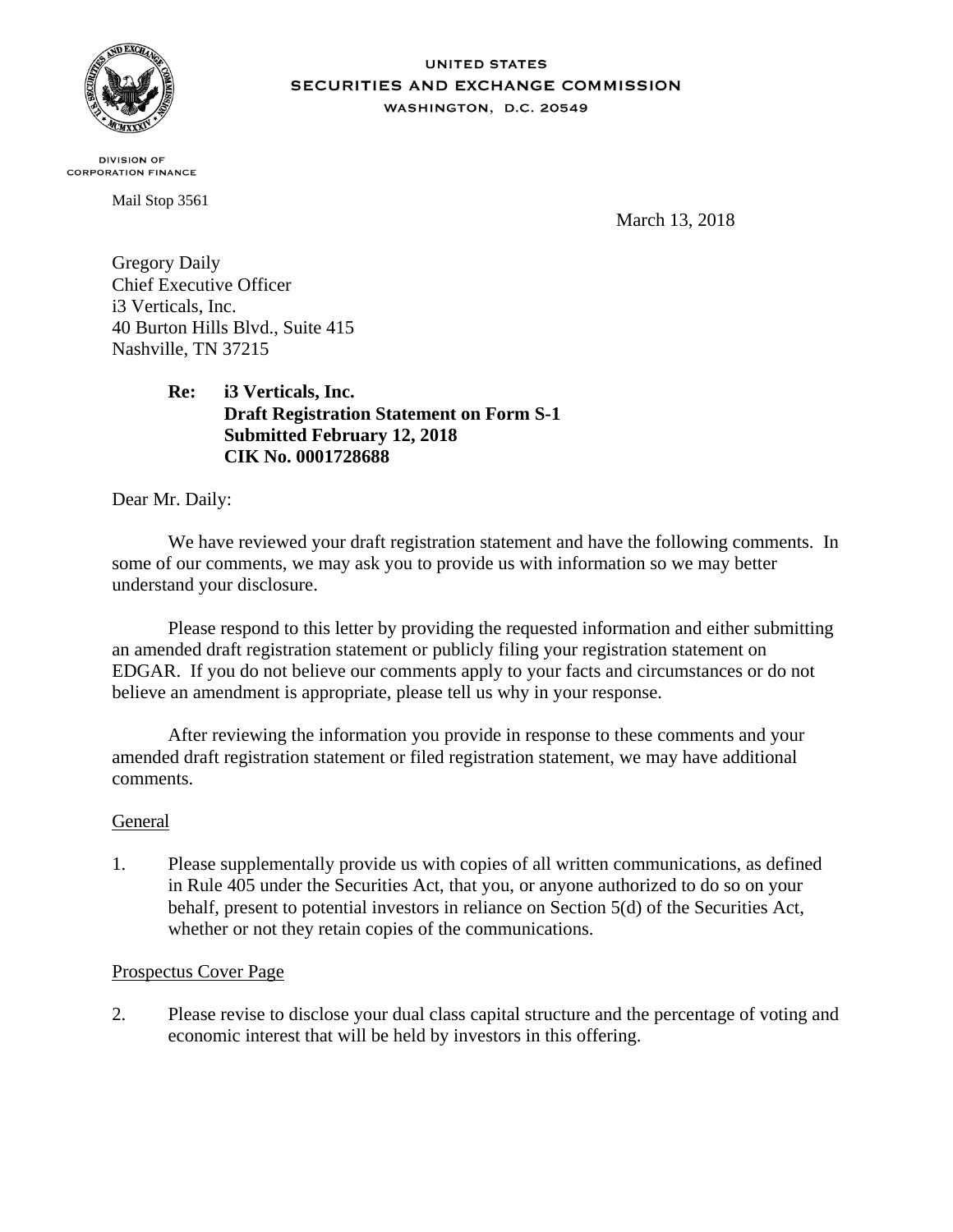#### Our Company, page 2

3. Please revise to provide the basis for your statement that "substantial value was created at both iPayment, Inc. and PMT Services, Inc." Please also state that there is no guarantee that your executives will be able to create similar value for your company. Please similarly revise your disclosure on page 90 regarding your executive management team's "proven track record of successfully building publicly-traded payments businesses."

#### Risk Factors

### We are a holding company with no operations of our own, page 35

4. Please disclose whether you currently anticipate that i3 Verticals, LLC will be restricted from making distributions to you pursuant to the financing agreements that will be in effect following the offering.

#### Our Organizational Structure

#### Organizational Structure Following this Offering, page 48

5. Please clarify how the company will manage the business of i3 Verticals, LLC following the offering. Please discuss, for example, whether the company will have any employees, other than the named executive officers discussed in the prospectus, or if all such functions will reside at the i3 Verticals, LLC or other subsidiary level.

#### Unaudited Pro Forma Consolidated Financial Information

#### Notes to Unaudited Pro Forma Consolidated Balance Sheet, page 62

6. Please describe the valuation techniques and inputs used to determine the provisional acquisition-date fair values for acquired merchant relationships, non-compete agreements, trade name and deferred revenue used to determine the fair value on contingent consideration.

#### Notes to Unaudited Pro Forma Consolidated Statements of Operations, page 66

- 7. Please disclose the nature and terms of the compensation contractual arrangements in pro forma adjustment (d) (1).
- 8. Please disclose the current interest rate used in computing pro forma adjustment (d) (4). Further, if the actual interest rate disclosed can vary from that depicted please also disclose the effect on income of a 1/8 percent variance.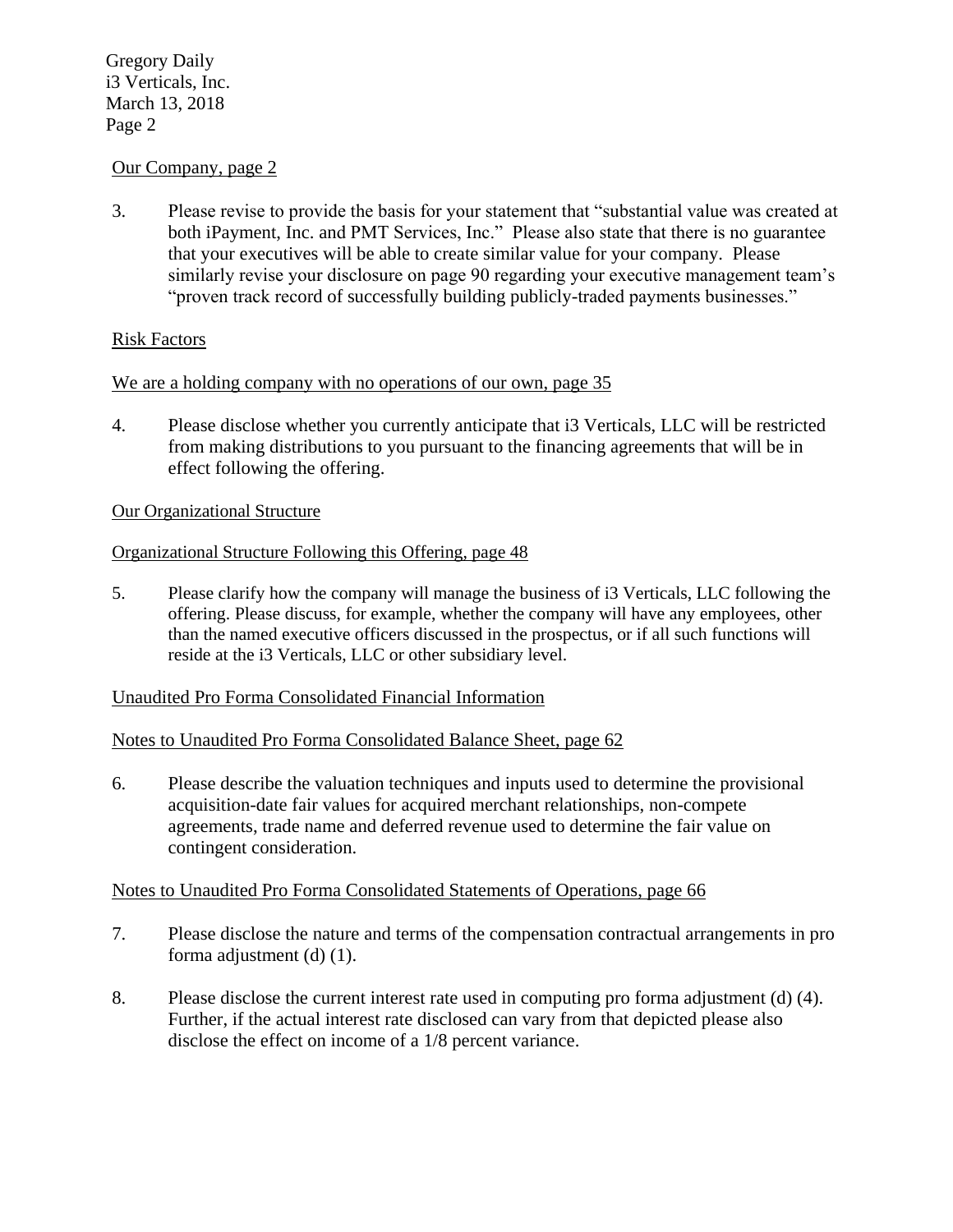## Management's Discussion and Analysis of Financial Condition and Results of Operations

### Key Operating Metrics, page 74

- 9. You state that measuring period-to-period payment volume attrition is a key operating metric. Please revise to provide results of this metric for a recent period.
- 10. We note that payment volume is a key metric by which you evaluate your performance. We further note that "[p]ayment volume reflects the addition of new clients and same store payment volume growth of existing clients." Please tell us whether you track payment volume from new clients and existing clients separately, particularly in lieu of the fact that period to period growth attributable to payment volume in the aggregate was 21% and part of your strategy is acquisition-driven growth. If so, please advise what consideration you gave to disclosing those components of your payment volume metric.

#### Results of Operations

#### Revenue, page 75

- 11. Please revise to quantify the total amount of revenue attributable to "discount fees" and the amount of revenue attributable to other revenue-generating activities such as software licensing subscriptions and other POS-related solutions, to the extent material. Refer to Item 303 of Regulation S-K.
- 12. To the extent practicable, please quantify the increase in revenue attributable to the increased payment volume of \$1.8 billion. Please also quantify the increase in payment volume revenue attributable to acquisitions. Refer to Item 303 of Regulation S-K.

#### Management's Discussion and Analysis of Financial Condition and Results of Operations

#### Critical Accounting Policies, page 82

13. Please quantify and provide an analysis of the impact of critical accounting estimates on your financial position and results of operations for the periods presented, including the effect of changes in critical accounting estimates between periods to the extent such changes had a significant effect on your financial position or operating results. In addition, please revise to include a qualitative and quantitative analysis of the sensitivity of reported results to changes in assumptions, judgments, and estimates when reasonably likely changes in assumptions, judgments and estimates would have a material effect on your financial condition or operating performance. Refer to SEC Release No. 33-8350.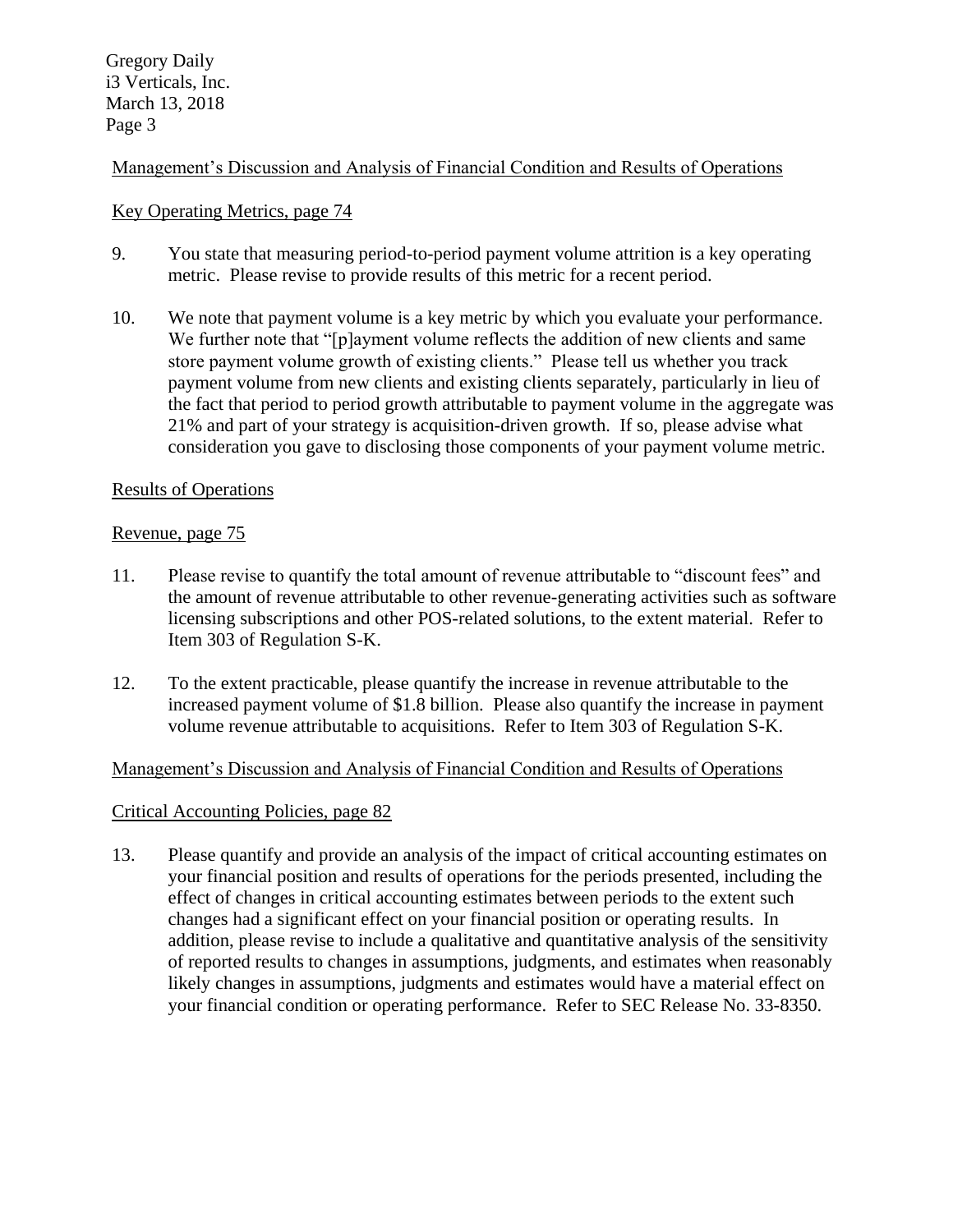### Contractual Obligations, page 81

14. Please include contingent consideration payable and other long-term liabilities in the table of contractual obligations or disclose why such liabilities are omitted.

### Goodwill, page 84

- 15. Please disclose that material goodwill does not exist at reporting units that are at risk at failing step one or that no reporting units are at risk. Otherwise, please provide the following disclosures for each reporting unit that is at risk of failing step one of the impairment test:
	- The percentage by which fair value exceeded carrying value as of the date of the most recent test;
	- The amount of goodwill allocated to the reporting unit;
	- A description of the methods and key assumptions used and how the key assumptions were determined;
	- A discussion of the degree of uncertainty associated with key assumptions. The discussion regarding uncertainty should provide specifics to the extent possible; and
	- A description of potential events and/or changes in circumstances that could reasonably be expected to negatively affect the key assumptions.

#### Business

#### Distribution Partners, page 103

16. Here, or in another appropriate place in the prospectus, please briefly elaborate upon the financial concessions you may need to pay to maintain loyalty or exclusivity with distribution partners. In this regard, we note your disclosure on page 20.

#### Certain Relationships and Related Party Transactions

#### Tax Receivable Agreement, page 129

17. Please enhance your disclosure by providing an estimated range of the future payment amounts you expect to pay under the agreement to the Continuing Equity Owners and the anticipated timing of such payments.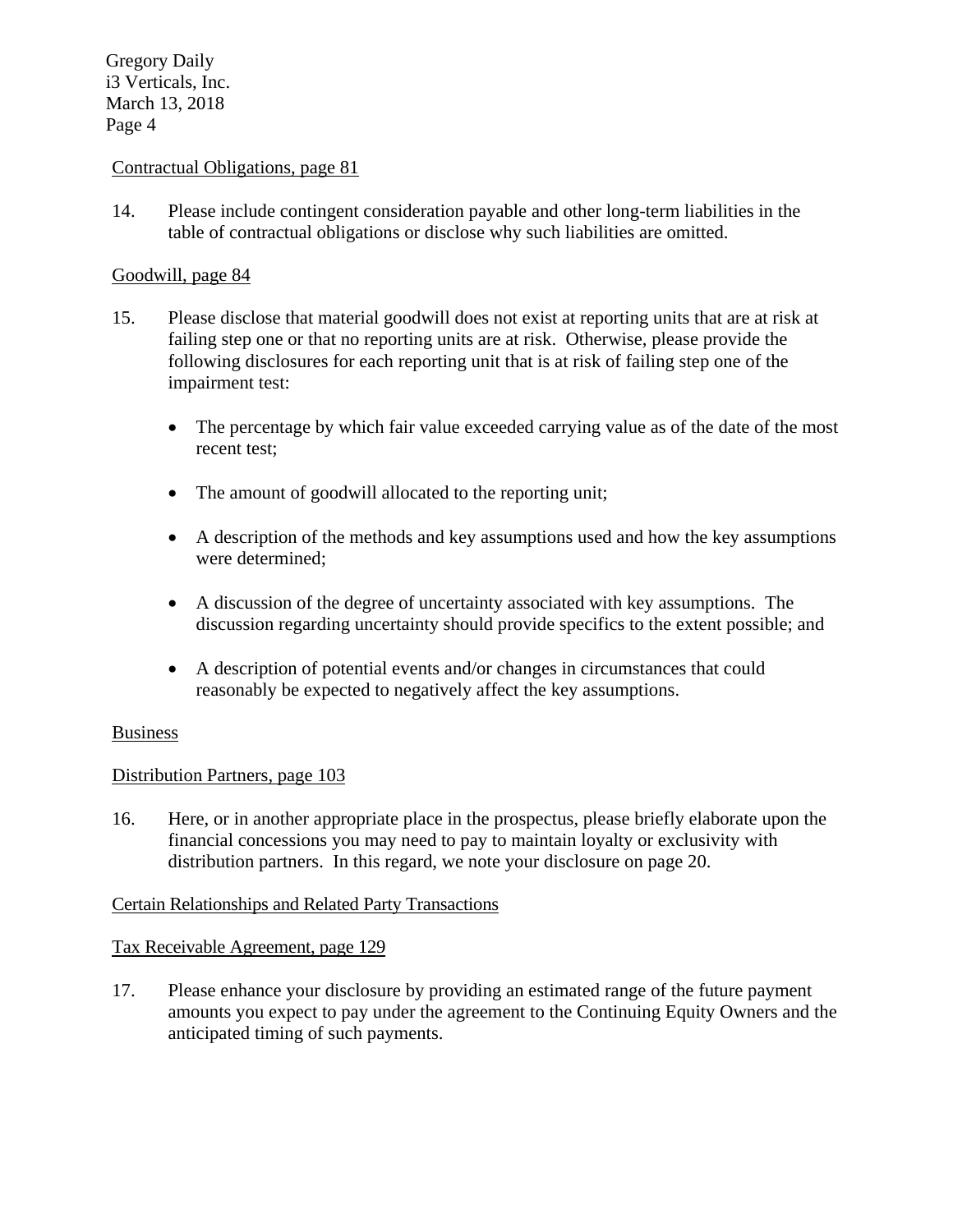#### Financial Statements

### i3 Verticals, LLC and Subsidiaries

### **General**

18. Please update your financial statements in accordance with Rule 8-08 of Regulation S-X. Please also update unaudited pro forma financial information on page 75.

#### Consolidated Statements of Operations, page F-4

19. Please disclose basic and diluted income (loss) per common unit in accordance with ASC 260. Please also present pro forma income taxes and pro forma net income (loss) per common unit.

#### Notes to Consolidated Financial Statements

#### 2. Summary of Significant Accounting Policies

Long-Term Debt, Net, page F-24

20. We note your disclosure regarding dividend policy on page 53. Please describe the most significant restrictions on the payment of dividends, indicating their sources, their pertinent provisions and the amount of members' equity or income restricted or free of restrictions. Please refer to Rule 4-08(e) of Regulation S-X.

#### 14. Commitments and Contingencies

#### Litigation, page F-33

- 21. We note that you considered all ordinary course legal proceedings in formulating your disclosures and assessments. However, since you only referred to legal proceedings which are probable of being asserted, please confirm that:
	- you disclose nature of accruals for estimated losses from a loss contingency when it is probable that a liability has been incurred and the amount of loss can be reasonably estimated; and
	- you disclose the nature of the contingency and an estimate of the possible loss or range of loss or a statement that such an estimate cannot be made if there is at least a reasonable possibility that a loss or additional loss may have been incurred and an accrual is not made or an exposure to loss exists in excess of the amount accrued;

Please refer to ASC 450-20-25-2 and ASC 450-20-50-3 through ASC 450-20-50-6.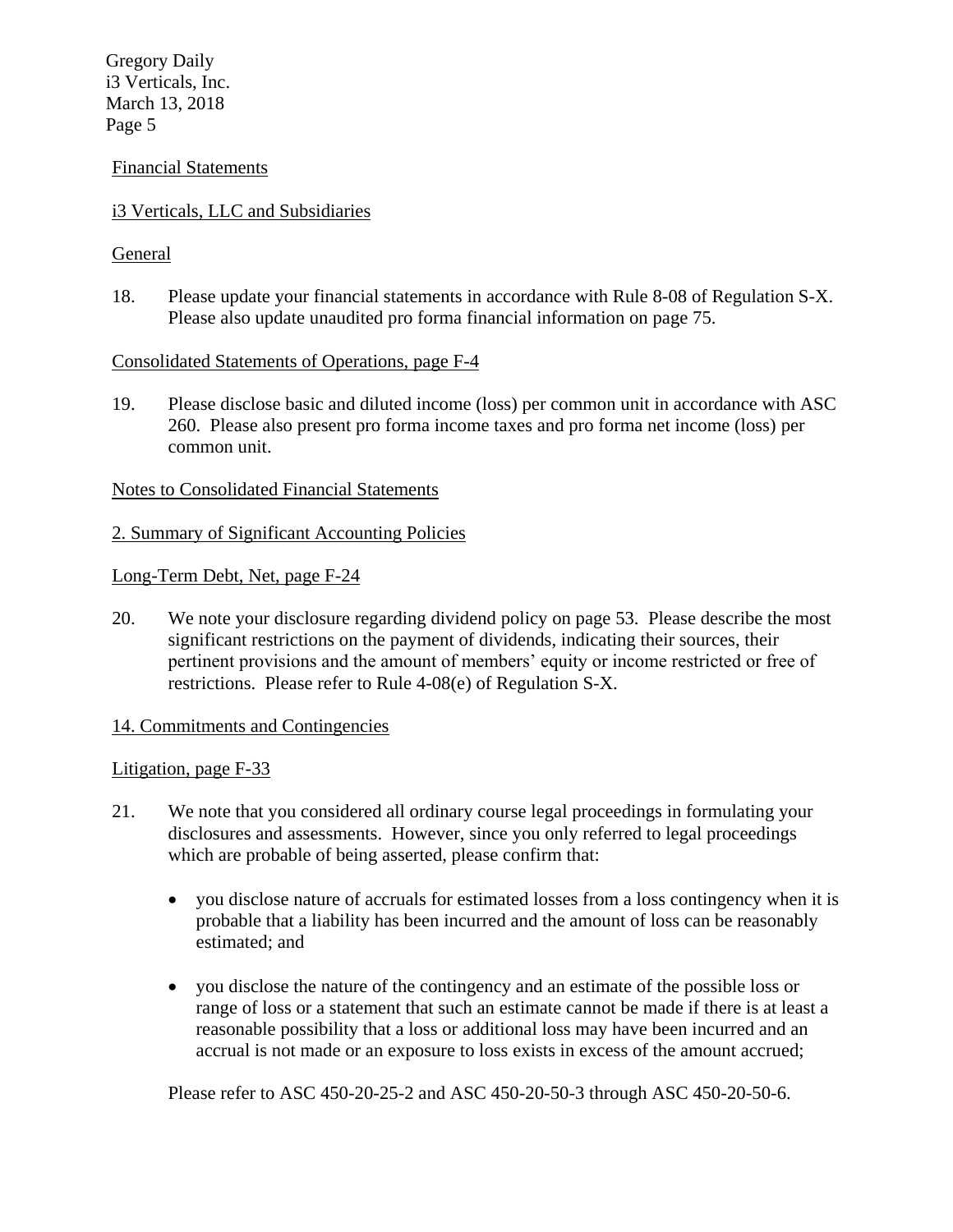In addition, please disclose your accounting policies for the recognition and disclosure of loss contingencies.

## Related Party Transactions, page F-33

22. Please tell us your basis in GAAP for treating revenues and expenses related to processing payment card transactions for merchants designed by Axia Tech. Please cite the authoritative guidance applied.

### 16. Segments, page F-34

- 23. We note that you primarily use processing margin to measure segment operating performance. Please revise your disclosure to describe how you define and calculate processing margin. Please also tell us why the processing margin segment measure is not reflected in the summary of reportable segment operating performance for the years ended September 30, 2017 and 2016.
- 24. Please tell us what consideration you gave to disclosing the factors used to identify reportable segments. Please refer to ASC 280-10- 50-21. Also, please tell us the significance of B2B payment processing revenues and how B2B payment services is presented in your segment reporting.

#### Fairway Payments, Inc.

#### Financial Statements

25. Please update the financial statements in accordance with Rule 8-08 of Regulation S-X.

#### San Diego Cash Register Company, Inc.

#### Financial Statements

26. Please update your financial statements in accordance with Rule 8-08 of Regulation S-X.